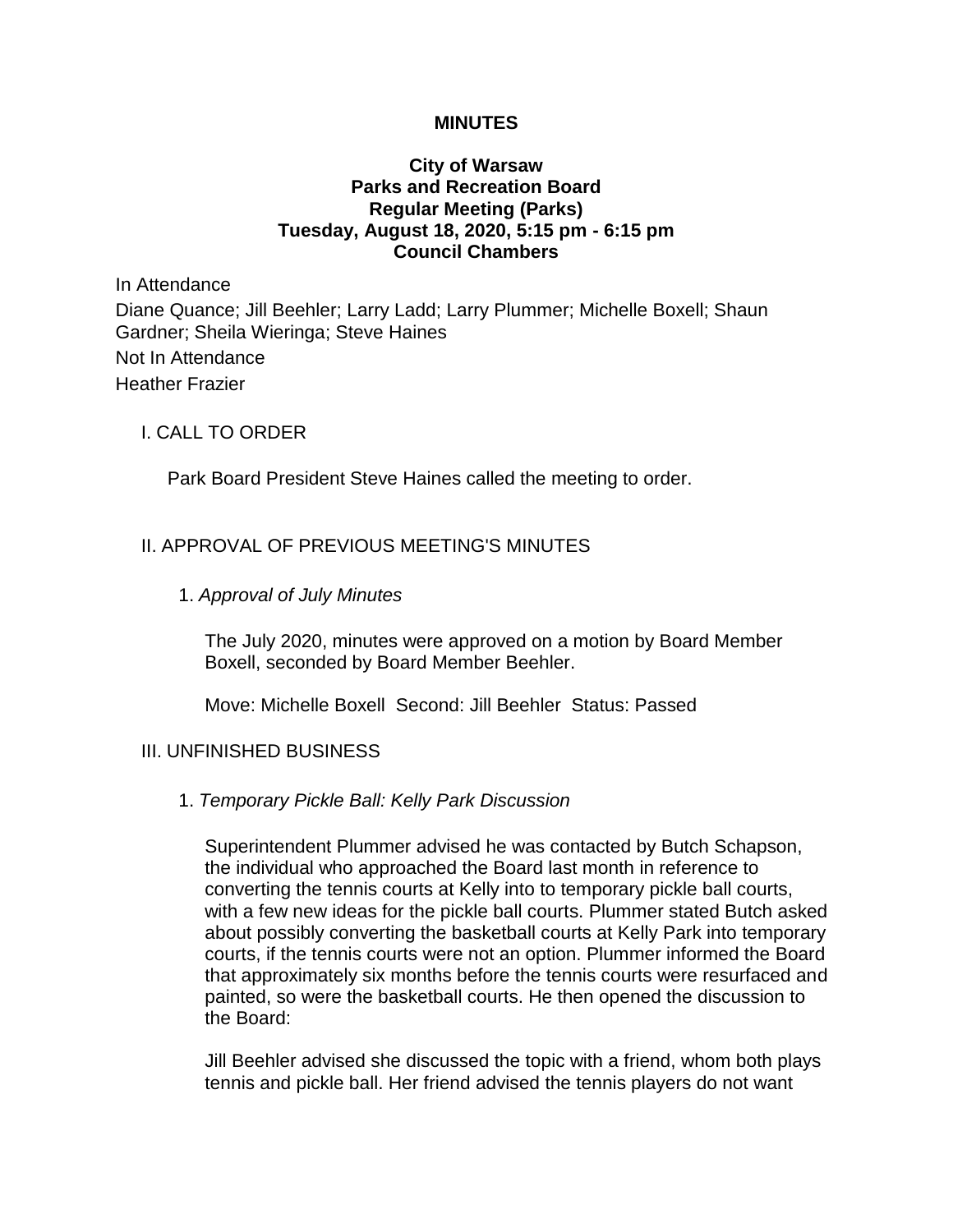their space taken but as a pickle ball player they would like more room. Beehler further advised she went to both Kelly Park and Bixler Park with an idea that maybe we could split the courts and have the pickle ball courts at Kelly Park and add one at Bixler Park.

Superintendent Plummer advised there was ample parking at Bixler Park to accommodate that and that is something which could be looked at for the next 5 year master plan. Plummer advised the new 5 year master plan process is set to begin next year. He furthermore advised the Bixler Park tennis courts seem to be used mostly in the afternoons or early evening hours where those who play pickle ball typically play early in the morning.

Michelle Boxell advised that based off the pictures she saw, where the temporary court tape was removed and residue was left, it makes her very hesitant to allow the use of the tape on any courts due to residue which was left behind. Boxell stated she understands Butch said they would use official court tape; however, until she can physically see what a court looks like after a seasons use, she is not comfortable moving forward with the use of temporary lines.

Park Board Vice President Larry Ladd stated he agreed with Board Member Boxell. He advised he contacted the City of Goshen and currently they do not have any courts, which are both pickle ball and tennis. He stated he checked with other municipalities and he was not able to find any other areas who had the multi-use courts. He too, went out to the High School and saw the remnants of the temporary tape along with the residue left.

A motion to both deny the use of temporary/permanent pickle ball courts at the basketball and tennis courts at Kelly Park along with table the discussion until the planning process of the 5 year master plan begins next year, was approved by Board Member Ladd, seconded by Board Member Boxell.

Move: Larry Ladd Second: Michelle Boxell Status: Tabled

## IV. NEW BUSINESS

#### 1. *Kerr Park Update*

Superintendent Plummer advised they have made some good progress at Kerr Park. They have removed the existing playground and concrete,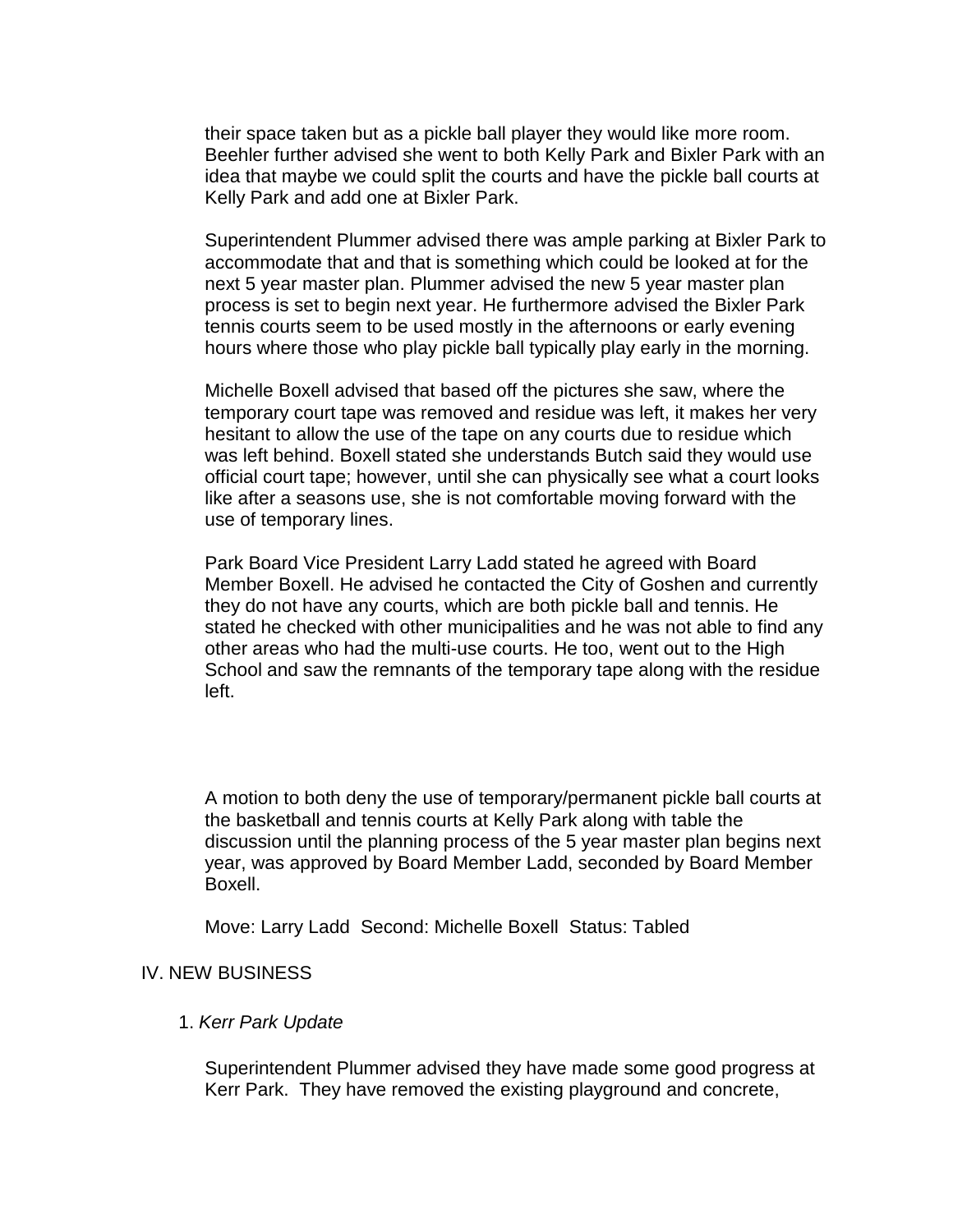trimmed the trees, and completed some grade work in preparation for the new playground equipment to be installed next spring. Additionally, new timbers for the new playground has been put in place. Our whole goal is to have the concrete, trash receptacles, and bench swings installed this this fall. So when spring comes, we can install the playground quicker. Once the playground is installed we will also update the landscaping.

## 2. *Recreation Programming Report*

Recreation Director Wieringa reviewed previous programs and participation numbers. Wieringa advised she is very pleased with how everything has been going. Skate Park is still open for about 3 more weeks. Weiringa advised that the Fall and Christmas events this year will look different than previous years. For fall we are currently looking at an option of doing a trunk or treat but are still in the planning phase of this.

## 3. *Maintenance Report*

Maintenance Director Gardner advised they completed the relocation of the irrigation lines in Central Park. Prior to and during the relocation of the irrigation lines, we were using Indiana American Water on an as needed basis. Where we were only watering our flower beds. However, even with reduced use our most recent bill was around \$1400. So we are extremely happy to have the irrigation hooked up where we can now use the lake water again to water Central Park as a whole.

We installed the swings at Kelly Park along with wood fiber. The new swings are a combination swing, where parents can swing with their kids. Rotary Park has had an irrigation system added. We tilled and re-seeded the area as well. We spent some time at Beyer Farm Trail, trimmed tree limbs and weeds.

# V. OTHER MATTERS TO COME BEFORE THE BOARD

Superintendent Plummer advised he presented the park budget on August 3, 2020, to the Common Council. No issues were brought up, so he is hopeful they agreed with it. Plummer further advised Design Collaborative is continuing to work on the Pavilion designs.

## VI. MEETING REVIEW

# VII. ADJOURNMENT